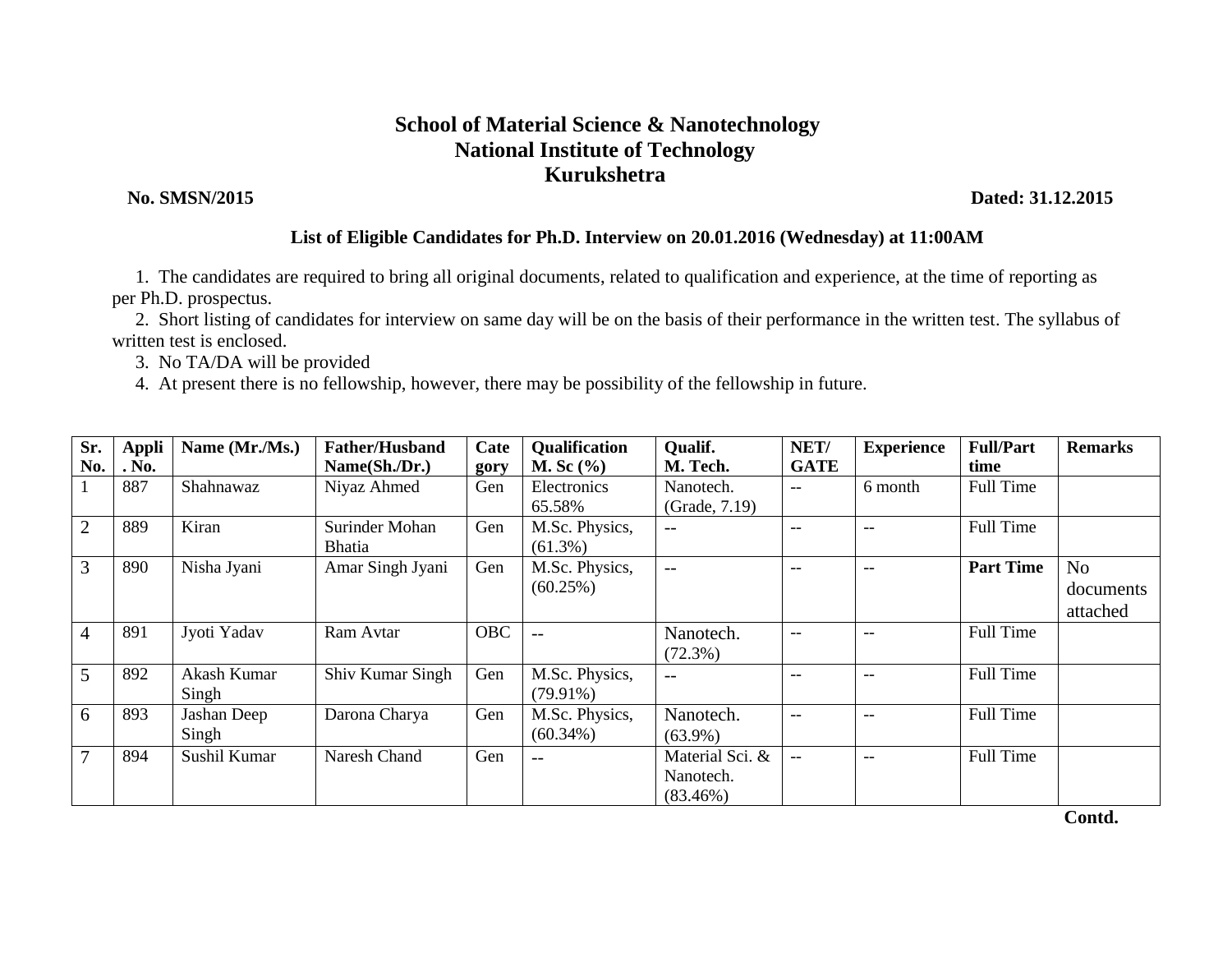| 8  | 895 | Saloni Goyal       | Moti Goyal                | Gen              | $-$                              | Nanotech.<br>$(82.8\%)$                              | $\sim$ $\sim$            | $\overline{\phantom{a}}$ | <b>Full Time</b> |
|----|-----|--------------------|---------------------------|------------------|----------------------------------|------------------------------------------------------|--------------------------|--------------------------|------------------|
| 9  | 896 | Gaurav             | Anil Kumar                | Gen              | $\overline{a}$                   | Nanotech.<br>$(73.8\%)$                              | $\overline{\phantom{a}}$ | 6 year 6<br>month        | <b>Part Time</b> |
| 10 | 897 | Munish Taya        | Om Parkash                | Gen              | M.Sc. Physics,<br>$(60.70\%)$    | $-$                                                  | $\overline{\phantom{m}}$ | $-$                      | <b>Full Time</b> |
| 11 | 898 | K. Divya Bharathi  | K. Venkata Swamy          | $\overline{OBC}$ | $\overline{a}$                   | Metallurgical<br>& Material<br>Engg. (CGPA,<br>8.56) | $--$                     | $\overline{\phantom{a}}$ | <b>Full Time</b> |
| 12 | 900 | Shikha Batra       | Harnam Dass Batra         | Gen              | $\overline{a}$                   | Nano. Sci. &<br>Technology<br>$(78.8\%)$             | GATE-<br>2011<br>invalid | 2 year                   | Full Time        |
| 13 | 901 | Himanshu           | Faqir Chand               | Gen              | M.Sc.<br>Electronics<br>(62.28%) | Nanosci.<br>$\&$<br>Nanotech.(78<br>$\%$ )           | $\overline{\phantom{a}}$ | $\overline{\phantom{a}}$ | <b>Full Time</b> |
| 14 | 902 | Minni Bansal       | Vinod Bansal              | Gen              | $\overline{a}$                   | Nanotech.<br>(75%)                                   | $\overline{\phantom{a}}$ | $1$ year $10$<br>month   | <b>Full Time</b> |
| 15 | 903 | Mandakini          | Ravinder Kumar            | Gen              | Applied Phy.<br>(64.15%)         | Material Sci. &<br>Nanotech.<br>$(79.9\%)$           |                          |                          | <b>Full Time</b> |
| 16 | 904 | Shubham<br>Agarwal | Kameshwar Nath<br>Agarwal | Gen              | $-$                              | Nanoscience &<br>Technology<br>$(81.70\%)$           | $\overline{\phantom{a}}$ | 6 month                  | <b>Full Time</b> |
| 17 | 905 | Deepika            | <b>Ashok Kumar</b>        | Gen              | M.Sc. Physics,<br>$(72.3\%)$     | $-$                                                  | <b>GATE</b><br>invalid   | $1$ year 05<br>month     | Full Time        |
| 18 | 906 | Hitendra Singh     | Om Prakash Saran          | <b>SC</b>        | $-$                              | Material Sci &<br>Engg. (72.2%)                      | $--$                     | $6$ year 05<br>month     | Full Time        |
| 19 | 907 | Jai Bahadur Singh  | Jairam Singh              | Gen              | $\overline{\phantom{a}}$         | Material Sci. &<br>Nanotech.<br>$(80.85\%)$          | GATE-<br>2013<br>invalid | 1 year                   | <b>Full Time</b> |

**Contd.**